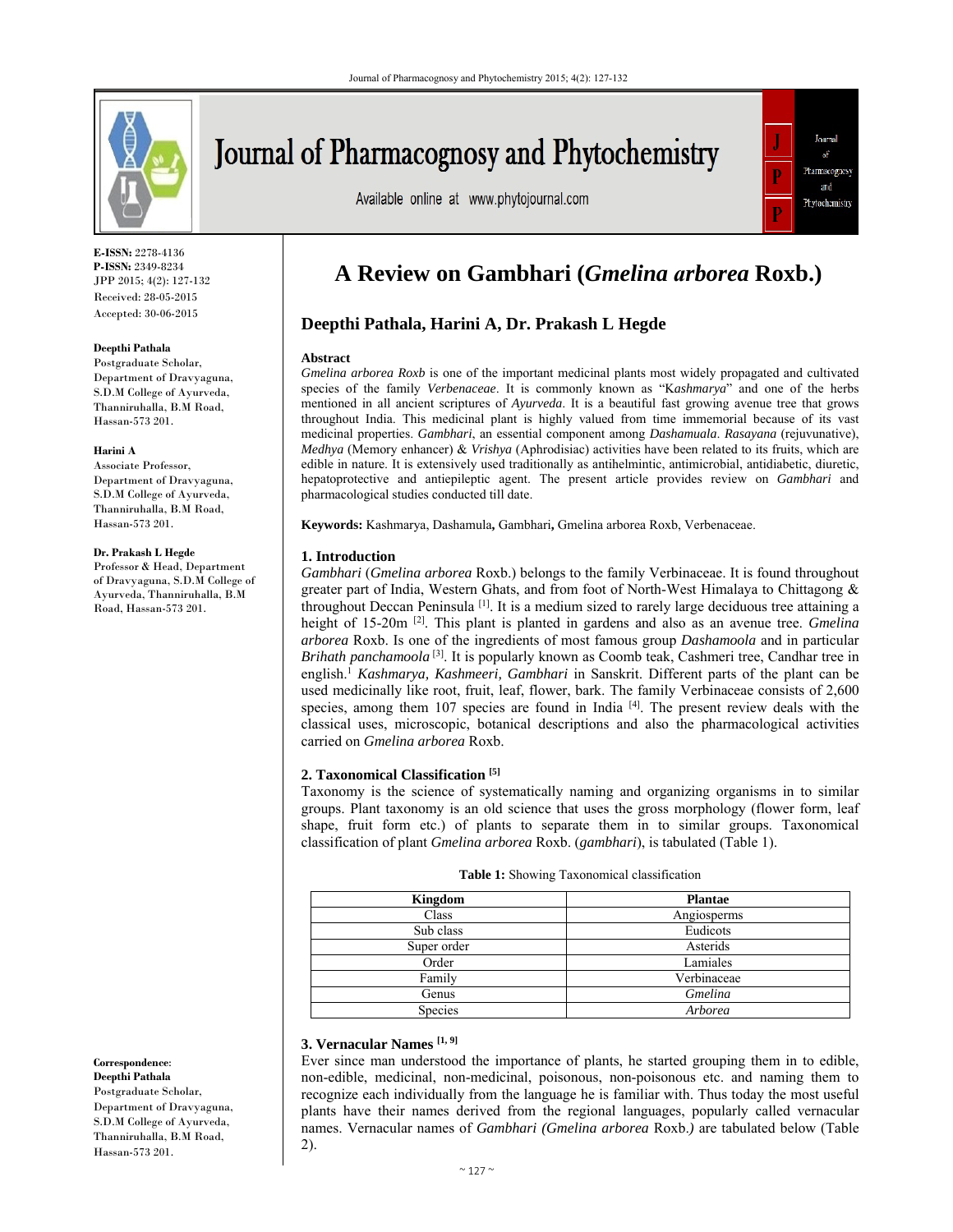|  |  | <b>Table 2:</b> Showing vernacular names |  |
|--|--|------------------------------------------|--|
|--|--|------------------------------------------|--|

| <b>INDIA</b>     |                |                                              |                                                                                    | <b>FOREIGN</b>                                       |                                                  |  |  |
|------------------|----------------|----------------------------------------------|------------------------------------------------------------------------------------|------------------------------------------------------|--------------------------------------------------|--|--|
| <b>ASSAM</b>     |                | Gamari                                       |                                                                                    | <b>ENGLISH</b>                                       | Coomb teak,<br>Cashmeri<br>tree, Candhar<br>tree |  |  |
| <b>BENGAL</b>    | Gambhar, Gamar |                                              | <b>BURMA</b>                                                                       |                                                      | Kyunboc,<br>Kywonpho,<br>Yamanai,<br>Yemene      |  |  |
| <b>GUJARAT</b>   |                | Seevan                                       |                                                                                    | <b>HAZARA</b>                                        | Sewan                                            |  |  |
| <b>MARATI</b>    |                | Sivan, Shewan                                |                                                                                    | <b>KADIR</b>                                         | Kumala                                           |  |  |
| <b>HINDI</b>     |                |                                              | Kambhari,<br>Ghambhar,<br>Gamhar, Gambhar,<br>Sewan, Gambhari,<br>Gamari           |                                                      | Gumher,<br>Kasamar                               |  |  |
| <b>KANNADA</b>   |                | Shivanigida,<br>Shivani,<br>Kumbalamara      |                                                                                    | <b>KOYA</b>                                          | Gumudu                                           |  |  |
| <b>MALAYALAM</b> |                | Kumizhu, Kumpil,<br>Kumil, Kumbil,<br>Kumilu |                                                                                    | <b>NEPAL</b>                                         | Gambari,<br>Khamari                              |  |  |
|                  |                | <b>ORRIA</b>                                 |                                                                                    | Gambhari,<br>Bodhroparnni                            |                                                  |  |  |
|                  |                | <b>PUNJAB</b>                                |                                                                                    | Gumhar, Kumhar,<br>Ban                               |                                                  |  |  |
|                  |                | TAMIL                                        | Kumizhan,<br>Kumishan,<br>Perumkumbil,<br>Komizhpazham,<br>Perunkurmizh,<br>Kumadi |                                                      |                                                  |  |  |
|                  |                | <b>TELUGU</b>                                |                                                                                    | Peggummadi,<br>Peggummudu,<br>Gummadi,<br>Gumaditeku |                                                  |  |  |

# **4. Paryaaya Naama (Synonyms) [6, 7]**

A single name is given to, many drugs and also a drug may have many names which are called as Paryaayas. Names and synonyms are the tools to specify the salient features of the plants. Likewise Gambhari also have paryaayas. They are tabulated (Table 3).

|  | Table 3: Showing paryaaya naama (Synonyms) |  |
|--|--------------------------------------------|--|
|--|--------------------------------------------|--|

| S.<br>No       | Synonym                                    | <b>Nirukti</b>                                                                  |  |
|----------------|--------------------------------------------|---------------------------------------------------------------------------------|--|
|                | Kaashmari                                  | It is a beautiful tree                                                          |  |
| $\overline{c}$ | It is found Kashmir<br>Kashmiri            |                                                                                 |  |
| 3              | Krishnavrintha                             | It has blackish petiole.                                                        |  |
| $\overline{4}$ | Pitarohini                                 | It has yellowish bark                                                           |  |
| 5              | It has beautiful leaves<br>Bhadraparni     |                                                                                 |  |
| 6              | Mahaakusumaka<br>It has long inflorescence |                                                                                 |  |
| 7              | Vaatahrut                                  | It is good remedy for vatika disorders                                          |  |
| 8              | Shreeparni                                 | It has beautiful leaves                                                         |  |
| 9              | Sarvatobadhra                              | Each part of this tree has medicinal values                                     |  |
| 10             | Suphala                                    | Fruits are wholesome                                                            |  |
| 11             | Sthoolatvaca                               | It has thick stem bark                                                          |  |
| 12             | Heera                                      | Fruits are used as Rasayana                                                     |  |
| 13             | Madhuparni                                 | Its leaves are sweet as honey or its leaves<br>are glabrous, shining like honey |  |

# **5. Distribution [1]**

Found throughout India, from north-west Himalaya to Chittagong and throughout Deccan peninsula.

### **6. Family Features [4, 8]**

Over 2,600 species, 107 species are found in India.

Herbs, shrubs**,** trees or climbers. Often prickly and some are xerophytic in habit. They are usually strong smelling. The stem is sometimes 4- angled.

**Leaves**: simple, opposite or whorled and sometimes pinnately or palmately compound.

**Inflorescence**: Raceme, panicle or spike (long or condensed), or a dichasial cyme.

**Flowers**: Bisexual, medianly zygomorphic, hypogynous and pentamerous. Bracts are sometimes in the form of involucres, as in *Lantana.* 

**Calyx:** Sepals usually 5, rarely 4 or more and gamosepalous. The calyx is persistent.

**Corolla:** Petals usually 5, gamopetalous. They are initially 2 lipped and later 5 lobed. The tube may be long or short and the limb oblique is aestivation imbricate.

**Androecium:** Stamens are 4, didynamous and epipetalous (rarely 2 or 5). Often inserted or sometimes exserted and alternate with corolla lobes.

**Gynoecium:** Carpels are 2, rarely 4 and syncarpous. Superior ovary, entire or lobed, 2-locular with 1 or 2 ovules in each chamber or 4-locular with 1 ovule in each chamber. Terminal style.

**Fruit:** Drupe (2 or 4 pyrenes) and rarely capsule.

**Seed:** Exalbuminous seed.

**Floral Formula**:  $\cdot \mid \cdot \nsubseteq \mathcal{S}$  K (5) C (5) A<sub>4</sub> G (2)

### **7. Morphology [9]**

A moderate sized unarmed deciduous tree, reaching 18m high, with young parts densely velvety tomentose. Bark is greyish yellow, rather corky. Branchlets clothed with fine white mealy pubescence. Leaves are 10-20 by 7.5-15cm, broadly ovate, acuminate, entire, glabrous above when mature, stellately fulvous-tomentose beneath, base cordate or sometimes truncate and shortly cuneate. Petioles 5-7.5cm long, cylindric, puberulous, and glandular at top. Flowers appear with or sometimes before the young leaves, usually in small cymes of about 3 flowers arranged along the branches of a densely fulvous, hairy panicle reaching 30cm long. Buds are clavate and angular. Bracts are 8mm long, linear lanceolate. Calyx 5mm long, broadly campanulate, densely fulvous-hairy. Corolla brownish yellow, densely hairy outside reaching 3.8cm long, 5 lobed, 2 lipped. Upper lip more than 1cm long, deeply divided into 2 oblong, obtuse lobes. Lower lip nearly 2.5cm long, 3 lobed, the middle lobe projecting forward, ovate, subobtuse, with irregularly crenulate margin, much longer and broader than the obovate rounded lateral lobes. Orange yellow or brownish yellow in color. Fruits are drupes 2-2.5cm long ovoid or pyriform or obovoid-oblong, 1-1.5cm long, green when unripe, orange-yellow or blackish when ripe, 1 or 2 seeded. (Figure 1, Figure 2, Figure 3)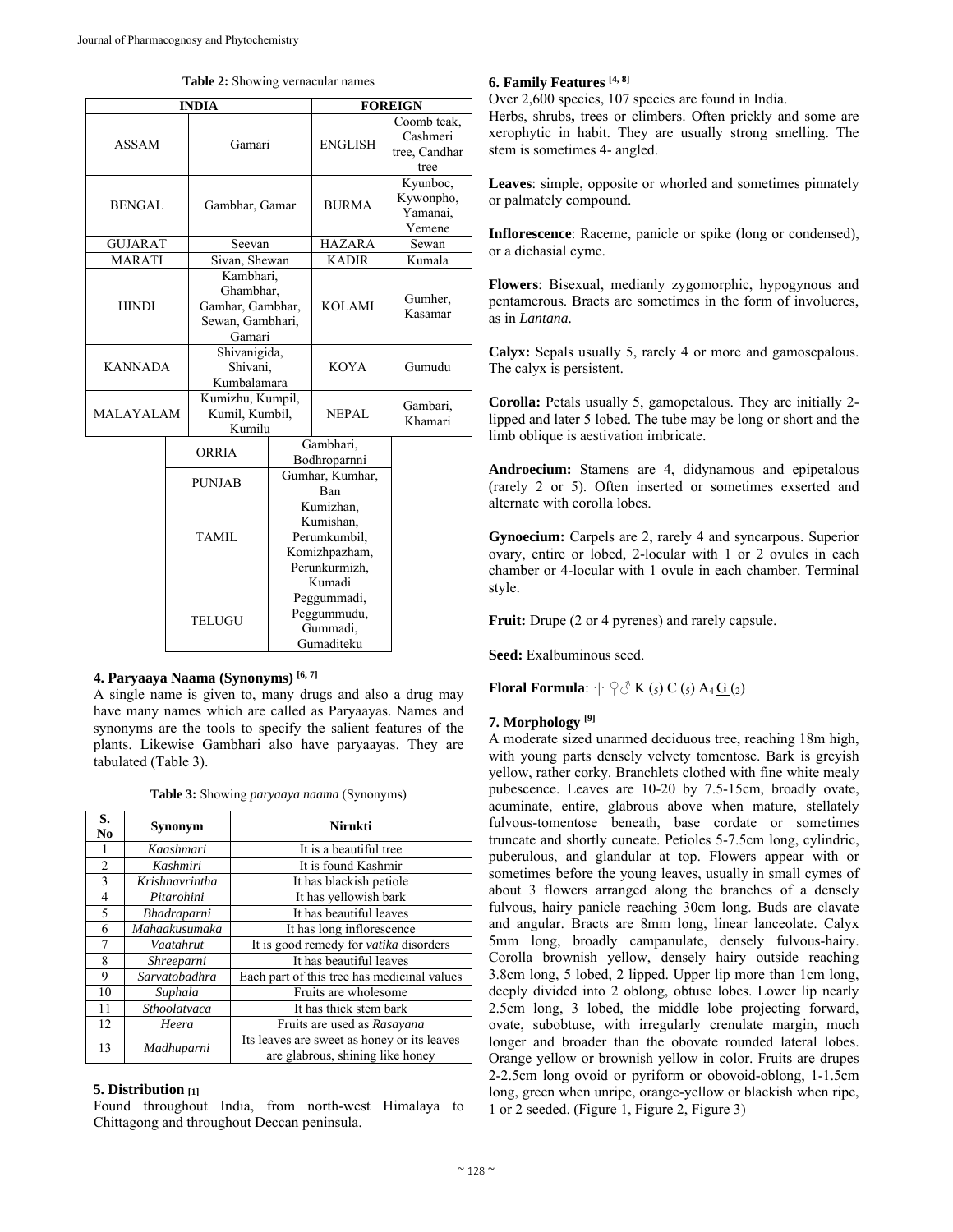

**Fig 1:** *Gmelina arborea* Roxb. Flower



**Fig 2:** *Gmelina arborea* Roxb. Fruits (Drupes)



**Fig 3:** *Gmelina arborea* Roxb. Plant

**8. Part Used -** Root, bark, leaf, flower, and fruit [1].

### **9. Rasa Panchaka**

*Rasa panchaka* of different parts of *Gambhari* according to various *Nighantus* are enlisted in the Tables (Table 4, 5)

|                                           | $Bp.N$ <sup>[10]</sup> | $R N^{[11]}$                | $D N^{[12]}$ | $P_{.}N^{[13]}$                                    | $M.N^{[14]}$ | $K N^{[15]}$                | Sha.N <sup>[16]</sup> | $N.A$ <sup>[17]</sup>                |
|-------------------------------------------|------------------------|-----------------------------|--------------|----------------------------------------------------|--------------|-----------------------------|-----------------------|--------------------------------------|
| Rasa (Taste)                              | Tikta<br>(Bitter)      | Katu<br>(Pungent)<br>Tiktha | Tiktha       | Tikta kashaya<br>(Astringent) (Phala<br>- Madhura) | Madhura      | Madhur<br>Tiktha<br>Kashaya | Tiktha                | Madhura<br>Kashaya<br>Katu<br>Tiktha |
| Guna (Property)                           | Guru<br>(Heavy)        | Guru                        | Guru         | Guru                                               | Guru         | Guru                        | Guru                  | Guru                                 |
| <i>Veerya</i> (Potency)                   | Ushna (Hot)            | Ushna                       | Ushna        | Ushna                                              | Ushna        | Ushna                       | Ushna                 | Ushna                                |
| Vipaka (Taste at the<br>end of digestion) | Madhura<br>(Sweet)     |                             |              |                                                    |              |                             | Madhura               | Madhura                              |
| Doshakarma                                |                        | Tridosha                    | Tridosha     | Tridosha                                           |              | Tridosha                    |                       | Vatakapha                            |

**Table 4:** Showing *Rasa panchaka* of *Gambhari*

**Table 5:** Showing *Rasa panchaka* of fruits & flowers of *Gambhari* 

|                   | $F$ ruit $^{[13]}$                                                                                                                                                                                                                                                                                                                                    | <b>Flower</b> [12, 17]                   |
|-------------------|-------------------------------------------------------------------------------------------------------------------------------------------------------------------------------------------------------------------------------------------------------------------------------------------------------------------------------------------------------|------------------------------------------|
| Rasa              | Kashayamla, Madhura                                                                                                                                                                                                                                                                                                                                   | Kashaya, madhura,<br>tiktha              |
| Guna              | <i>Snigdha</i> (Unctuous), <i>Guru</i>                                                                                                                                                                                                                                                                                                                |                                          |
| Veerya            | <i>Sheetha</i> (Cold)                                                                                                                                                                                                                                                                                                                                 | Sheetha                                  |
| Vipaka            | Madhura                                                                                                                                                                                                                                                                                                                                               | Madhura                                  |
| Doshakarma        | Kaphapitta shaamaka, Vata<br>vardhaka                                                                                                                                                                                                                                                                                                                 | Pittahara                                |
| Karma<br>(Action) | Hrudya, rasayana,<br><i>brimhana</i> (Nourishment),<br>shukrala (Spermatogenic),<br>keshya (Promoting hair<br>growth), <i>medhya</i> , <i>mootrala</i><br>(Diuretic), balya,<br>raktapittashamaka,<br>vrushya, dahaprashamana,<br>rasayana, vishagna,<br>sthanyajana(Galactagogue),<br>sandhaneeya,<br><i>thrishnashaamaka</i> (Thirts<br>quenching). | Balya<br>(Strengthening), <i>vrushya</i> |

**Karma:** Deepana (Appetizer), paachana (Digestive), medhya, bhedana, shosha, vedanasthapana, anulomana, snehana, shothahara [10, 11, 12, 13, 14, 15, 17]

**Rogagnatha:** shirahshoola, brama, mastishkadourbalya, palitya, vatarakta, vatavikara, agnimandhya, vibandha, arsha, trishna, raktatisaara, shotha, hridroga, sheetapitta, kshaya, raktakshaya, motrakrichra, jwara, samanyadourbalya, sarpavisha, vrishchikavisha, anguliveshta,

jwarottaradourbalya, sutikaroga, shukradourbalya, pooyameha [1, 10, 11, 12, 13, 14, 15, 17].

**Maatra:** phala swarasa 10-20gm [1] Phala and twakkwatha 50-100gm<sup>[11]</sup> Pushpa churna 4-10gm [1] Root bark juice 10-20ml [1]

# **10. Microscopic Description [2]**

TS of the bark shows outer 10 to 20 rows of lignified and suberised cork cells, cambium is distinct; wide parenchymatous cortex is traversed with oil globules, isolated or groups of stone cells and fibres often associated with idioblast containing prismatic crystals of calcium oxalate. Some of the stone cells often are embedded with prismatic crystals also. Phloem is very wide, shows multiseriate medullary rays, embedded with acicular crystals of calcium oxalate, few stone cells, fibres and tangentially running narrow bands of ceratenchyma, inner parenchymatous zone of the phloem being totally devoid of lignified elements; acicular and prismatic crystals of calcium oxalate and oil globules. Simple and compound starch grains traversed throughout the parenchymatous cells of the section.

# **11. Powder Microscopy [2]**

Shows fragments of transversely cut cork cells and in surface view, isolated or groups of stone cells and sclereids of various sizes, shapes and thickness, longitudinally radially and tangentially cut medullary rays embedded with acicular crystals of calcium oxalate. Simple and compound starch grains, oil globules and prismatic and acicular crystals of calcium oxalate scattered as such throughout or embedded in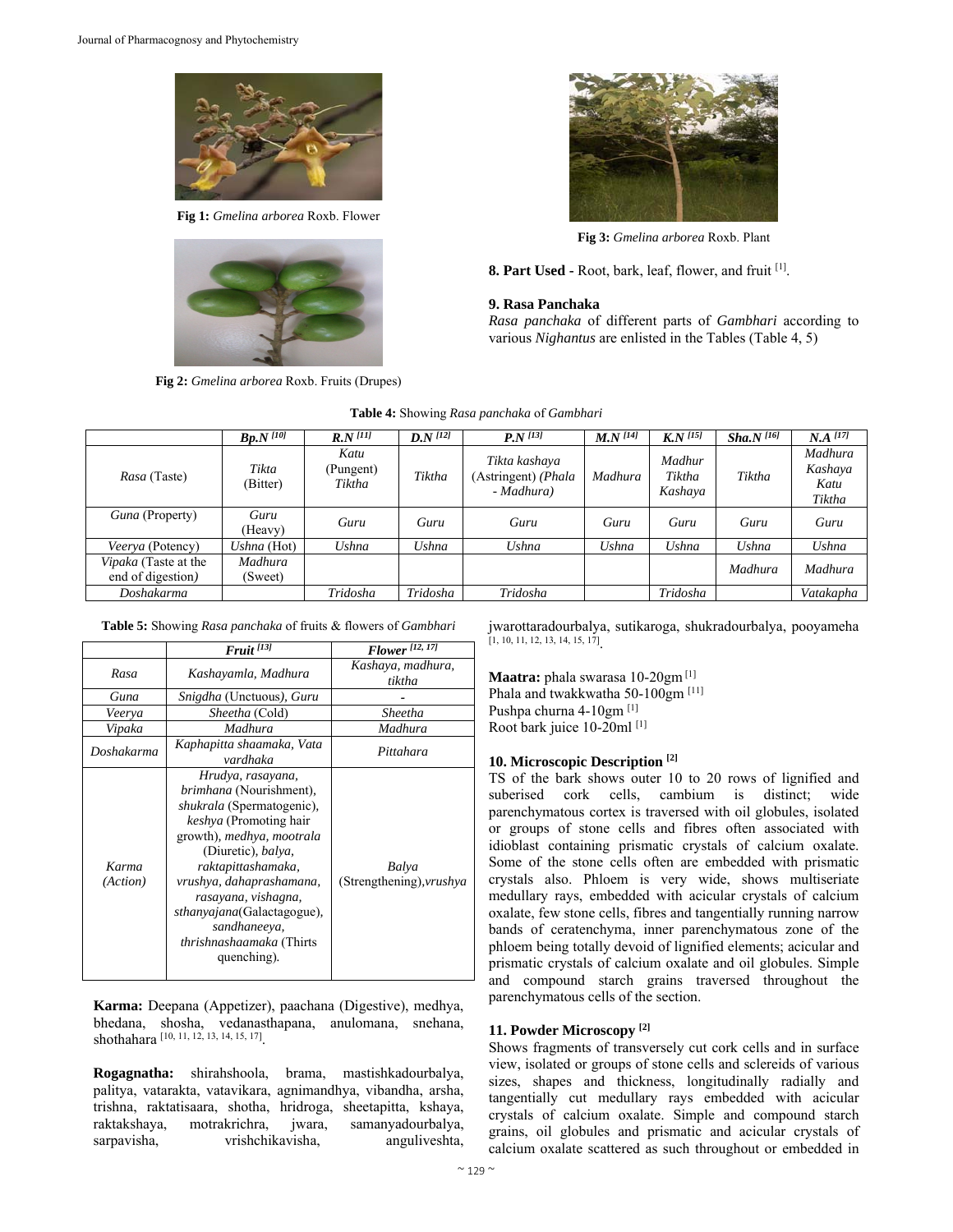the parenchymatous cells and also consists of crystal fibers and idioblast with stone cells.

### **12. Chemical Constituents [1]**

Gmelo furan-a furanosesquiterpenoid, sesquiterpene, cerylalcohol, hentriacontanol-1, β-sitosterol, n-octacosanol, gmelinol, apiosylskimmin-a apiofuranosyl-(1-6)-β-Dglucopyranosyl (1.0.7)-umbelliferone

**Root:** cluytylferulate, *n*-octacosanol, gmelinol, arboreol, 2-0 methyl arboreal, 2-0-ethylarboreol, isoarboreol,gmelanone, βsitosterol, paulownin, 6"-bromoisoarboreol, 4 hydroxysesamin, 4,8-dihydroxysesamin, 1,4 dihydroxysesamin (gummadiol), 2-piperonyl-3- (hydroxymethyl)-4 (α-hydroxy-3-,4-methylenrdioxybenzyl)-4 hydroxy tetrahydro furan (1), 4-epigummadiol-4-0-glucoside, 1,4-dihydroxy-2,6-dipiperonyl-3,7-dioxabicyclo [3,3,0] octane, gmelanone, palmitic, oleic and linoleic acids, stigmasterol, stigmastanol, campesterol, α-2-sitosterol, butulinol.

**Leaf:** luteolin, apigenin, quercetin, hentriacontanol, βsitosterol, quercetogenin and other flavons.

**Fruits:** Butyric and tartaric acids, saccharine substances and little tannin, β- sitosterol, ceryl alcohol, gmelinol, arborone, arboreal, luteolin, apigenin, quercetin, hentriacontanol, quercetogenin.

# **13. Pharmacological Activities**

### **13.1. Toxicity Study [19]**

Acute and sub acute toxicity study of powder of fruits of *Gmelina arborea* Roxb (test drug) was conducted in two schedules (Acute and sub acute toxicity studies) with different doses of 300mg, 500mg and 1g/kg for 28 days. None of the doses of this test drug produced mortality or behavioral changes. Thus the test drug at a dose of 2g/kg was proved to be non toxic without causing any kind of variations among behavior, hematology, bio-chemistry and histology of vital organs.

# **13.2. Antioxidant Activity [20]**

Effect of antioxidant activity of methanolic extracts of stem bark of *Gmelina arborea* Roxb. (MEGA) was studied using various in vitro assays method which showed free radical scavenging activity 85.20%. The activity could be at the same concentration to that of standard ascorbic acid which was 89.58% due to proton donating ability and could serve as free radical inhibitors or scavengers.

## **13.3. Anthelmintc Activity [20]**

Alcoholic and aqueous leaves extracts of *Gmelina arborea*  Roxb. exhibited anthelmintic activity in dose dependent manner giving shortest time of paralysis and death compared to piperazine citrate, especially with 100mg/ml concentration for *Pheretima posthuma* and *Ascardia galii* worms by increasing chloride ion conduction of worm muscle membrane that produced hyper polarization and reduced excitability that lead to muscle relaxation and flaccid paralysis.

### **13.4. Anti Microbial Activity [20]**

The crude leaf and stem bark extracts of *Gmelina arborea*  Roxb. showed significant anti-microbial activities against gram positive and gram negative organism and the activity

could be due to the presence of bioactive compounds such as alkaloids, saponins, carbohydrates, phenolics, tannins and anthraquinone but no cardiac glycosides in leaf while in stem bark possessed alkaloids, saponins, carbohydrates, tannins and anthraquinone but no phenolics. In *Vitro* study of both stem bark and leaf extracts shown significant activity against E. *coli,* K. *pnemoniae,* P. *dysentria* and S. *typhi.* 

# **13.5. Diuretic Activity [20]**

*Gmelina arborea* Roxb. methanolic extract have shown significant diuretic activity on albino rats. Extracts were given at the dose of 250mg/kg and 500mg/kg body weight. Sodium  $(Na^+)$ , Potassium  $(K^+)$  and chloride  $(Cl^+)$  output in urine markedly increased as compared to normal saline. The *Gmelina arborea* Roxb. Extract exerted its diuretic activity due to synergistic action of  $(HCO3/C1^2)$ ,  $(HCO3^+/H^+)$ exchangers and the  $(N^+/H^+)$  antiporter by inhibiting tubular reabsorption of water and accompanying anions to cause dieresis. There was an increase in the ratio of concentration of excreted sodium and potassium ions after methanolic extract of *Gmelina arborea* Roxb. treatment.

# **13.6. Cardioprotective [20]**

Ethanolic extract of *Gmelina arborea* Roxb. has shown potential protective effect against doxorubicin (DOX) induced cardiactoxicity by increasing cardiac markers activities in plasma. The significant increased the activities of cardiac markers such as SGOT (Serum glutamic oxaloacetic transaminase), SGPT (Serum glutamic pyruvic transaminase) and ALP (Alkaline phosphate test) in plasma of DOX (20mg/kg) treated rats might be due to enhanced susceptibility of myocardial cell membrane to the isoproterenol mediated peroxidation damage resulting in increased release of these diagnostic marker enzyme in to the systemic circulation.

# **13.7. Anti Diabetic Activity [20]**

Ethanolic extract of *Gmelina arborea* Roxb. bark at dose of 420mg/kg and chlorpropamide at dose of  $200$ mg/kg ( $p<0.05$ ) was found to reduce the increase of blood sugar in streptozotacin (50mg/kg) induced diabetes due to the increased blood GSH (Glutathione) levels reinforcing the role of GSH as free radical scavenger and in the repair of free radical caused biological damage.

# **13.8. Immuno Modulatory Activity [20]**

Methanolic extract of *Gmelina arborea* Roxb. and ethyl acetate fraction of methanolic extract have been found to increase the total WBC count, which was lowered by cyclophosphamide, a cytotoxic drug. The drug is also capable of normalizing the levels of neutrophils and lymphocytes. The results indicates that the *Gmelina arborea* Roxb. can stimulate the bone marrow activity. As the drug is capable of reducing the cyclophosphamide induced toxicity, it can be useful in cancer therapy also.

# **13.9. Antipyretic and Analgesic Activity [20]**

*Gmelina arborea* Roxb. bark extract was evaluated and the ethanolic and aqueous extract found to reduce the hyperthermia at the rate of 420mg/kg body weight 1hrs after the administration and its effect is comparable to that of the standard antipyretic drug paracetamol at the dose of 50mg/kg body weight. Whereas chloroform and benzene extract reduced the temperature 3h after their administration but have mild effects. However the analgesic activity of ethanolic and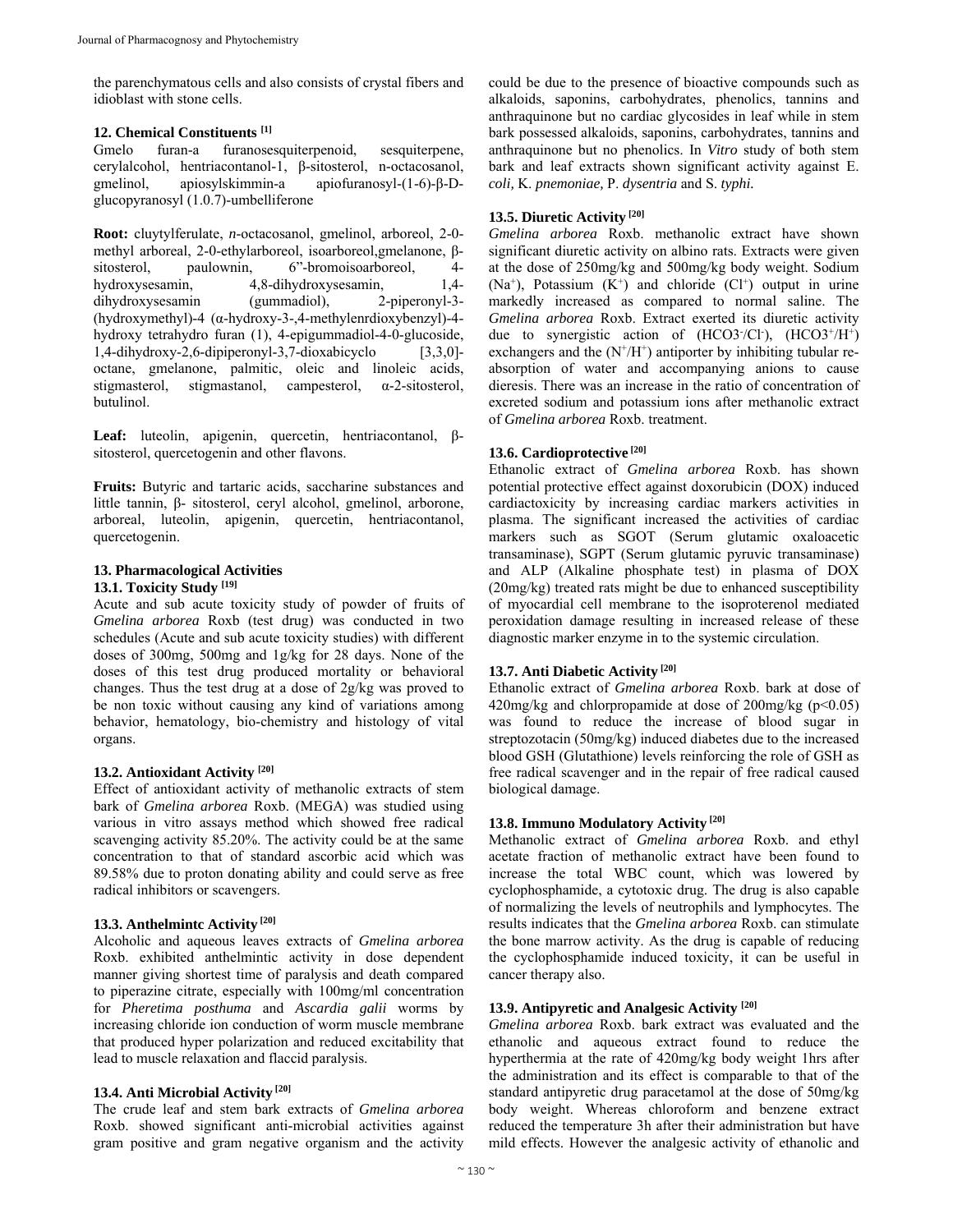aqueous extract (test compounds) was found to be more significant on acetic acid induced test than tail flick test as compared to standard diclofenac sodium at a dose of 25mg/kg and thus it appear that the test compounds inhibit predominantly the peripheral pain mechanism.

# **14. Propagation and Cultivation [1, 21, 22]**

*Gmelina arborea* Roxb., is a fast growing plant due to its excellent medicinal and wood properties, is emerging as an important plantation species. Most potent and medicinally used part of this plant is its root part. This is the reason; the whole plant is being killed. Natural reproduction of *Gmelina arborea* Roxb., takes place in rainy season soon after the drupes fall to the ground. Alternate heat and moisture are necessary to stimulate seed germination. Artificial reproductions may be carried out by direct sowing the seeds or by transplanting vegetative propagation. To reproduce a healthy progeny of *Gmelina arborea* Roxb., there are certain agroclimatic conditions where the plant thrive, are to be followed. They include moist, fertile soil with good drainage. This plant is a light demander and intolerant of shade. It grows in areas receiving rainfall ranging from 750-4500mm or more. It does not thrive on ill-drained soils and remains stunted on dry, sandy or poor soils; drought also reduces it to a shrubby form. As these requirements plays prominent role in growth and production of *Gmelina arborea* Roxb., they should be fulfilled and we should make sure that the plant grows in these conditions. (Figure 4)



**Fig 4:** *Gmelina arborea* Roxb. Seedlings in polybags

### **14.1. Seed Propagation**

Seed propagation is the simple, common and best method for propagation of most of the plants. In case of *Gmelina arborea*  Roxb., ripe brown fruits are collected from the ground, duly rejecting the green and black ones. They are heaped under or buried in a pit for four to five days and then washed to remove the pulp. They are allowed to rot by putting them in ditch filled with water. Seeds are separated and dried under sun. Seeds should be allowed to rot or fed to cattle and excreted stones are collected, washed and dried under sun. They should be soaked in water for forty eight hours, before sowing for better germination. Seeds are dibbled to a depth of two cm at a spacing of 7.5x7.5 cm in raised seed beds for proper drainage of water. They should be covered with a layer of hay to generate heat and moisture alternatively to stimulate germination. Germination duration is about twenty days.

### **14.2. Vegetative Propagation**

The root suckers growing around the mature plants can be separated and planted.

### **14.3. Clonal Propagation**

The efficient way to regenerate *Gmelina arborea* Roxb. on large scale is through clonal propagation. In this procedure the

shoot apexes of mature trees of *Gmelina arborea* Roxb. are collected. After sterilization of these shoot apexes they should be cultured in a test tube by using benzyl amino purine (BAP) or indole-3-butyric acid (IBA). These solutions induce multiple shoots from these shoot apexes, each having a large number of either definite buds or adventitious buds or both and also could promote shoot elongation, rooting efficiently from these proliferated multiple shoots. The plantlets thus generated should be transplanted to pots containing soils. The transplanted plantlets in the pots were made to grow in an acclimatization box placed in a greenhouse for one month. After one month established plants are planted in the field.

## **15. Conclusion**

The present review indicates the importance of *Gmelina arborea* Roxb. (*gambhari*), as one of the classical medicinal plants. As it is a fast growing multipurpose medicinal plant there is a need to eradicate the usage of its adulterants and substitutes by propagating  $&$  cultivating them on large scale using standard techniques. The pharmacological activities proved are yet to be further evaluated and revalidated by clinical trials.

### **16. Reference**

- 1. Central council for Research in Ayurveda & Siddha, Department of ISM & H, Ministry of Health & Family Welfare (Government of India). Database on Medicinal Plants Used in Ayurveda. Vol III, Central council for Research in Ayurveda & Siddha Jawaharlal Nehru Bharatiya Chikitsa Avum Homeopathy Anusandhan Bhavan, New delhi, 2001, 217.
- 2. Medicinal Plants Unit Indian Council of Medical Research. Quality Standards of Indian Medicinal Plants. Vol VI, Indian Council of Medical Research, V.Ramalingaswamy Bhawan, New delhi, 2011, 151.
- 3. Murthy KRS, Illustrated Sushrutha Samhitha. Chaukambha Orientalia, Varanasi 2012; 1:274.
- 4. Dutta AC. Botany for degree students.  $6<sup>th</sup>$  ed, Oxford university press, New delhi, 1964, 583-585.
- 5. www.itis.gov/advanced\_search.html [Cited January, 13], 2014.
- 6. Sharma PV, Namarupa Vijnanam. Satyapriya Prakashan, Varanasi, 2000, 71-72.
- 7. Shastrt JLN. Ayurvedoktha Oushadha Niruktamaala. 1st Ed, Chaukhambha Orientalia, Varanasi, 2001, 41.
- 8. Kirtikar KR, Basu BD. An I.C.S. Indian Medicinal Plants. International Book Distributors, Dehradun, 1987, 1912.
- 9. Kirtikar KR, Basu BD. An I.C.S. Indian Medicinal Plants. International Book Distributors, Dehradun, 1987, 1931- 1934.
- 10. Chunekar KC, Pandey GS, editors. Bhavaprakasha Nighantu of Bhavamishra. 9<sup>th</sup>ed, Chaukhambha Orientalia, Varanasi, 1993, 277.
- 11. Tripati I. editor. Raja nighantu of Narahari Pandit. 1st ed, Chaukhambha Krishna Das Academy, Varanasi, 1982, 27.
- 12. Kamat SD. Studies on Medicinal Plants & Drugs in Dhanvantari Nighantu. Chaukhamba Sanskrit Pratishthan, Varanasi, 2002, 42.
- 13. Sharma PV. Author, Priya Nighantu. 1st ed, vol II, Chaukhambha surbharati prakashan press, Varanasi, 1983, 8.
- 14. Patiala R. editor. Madanapala Nigantu of Manadapala. 1st ed, Khemraj Shrikrishnadas, Mumbai, 1990, 10.
- 15. Sharma PV, Sharma GP. Editors, Kaiyyadeva nighantu of